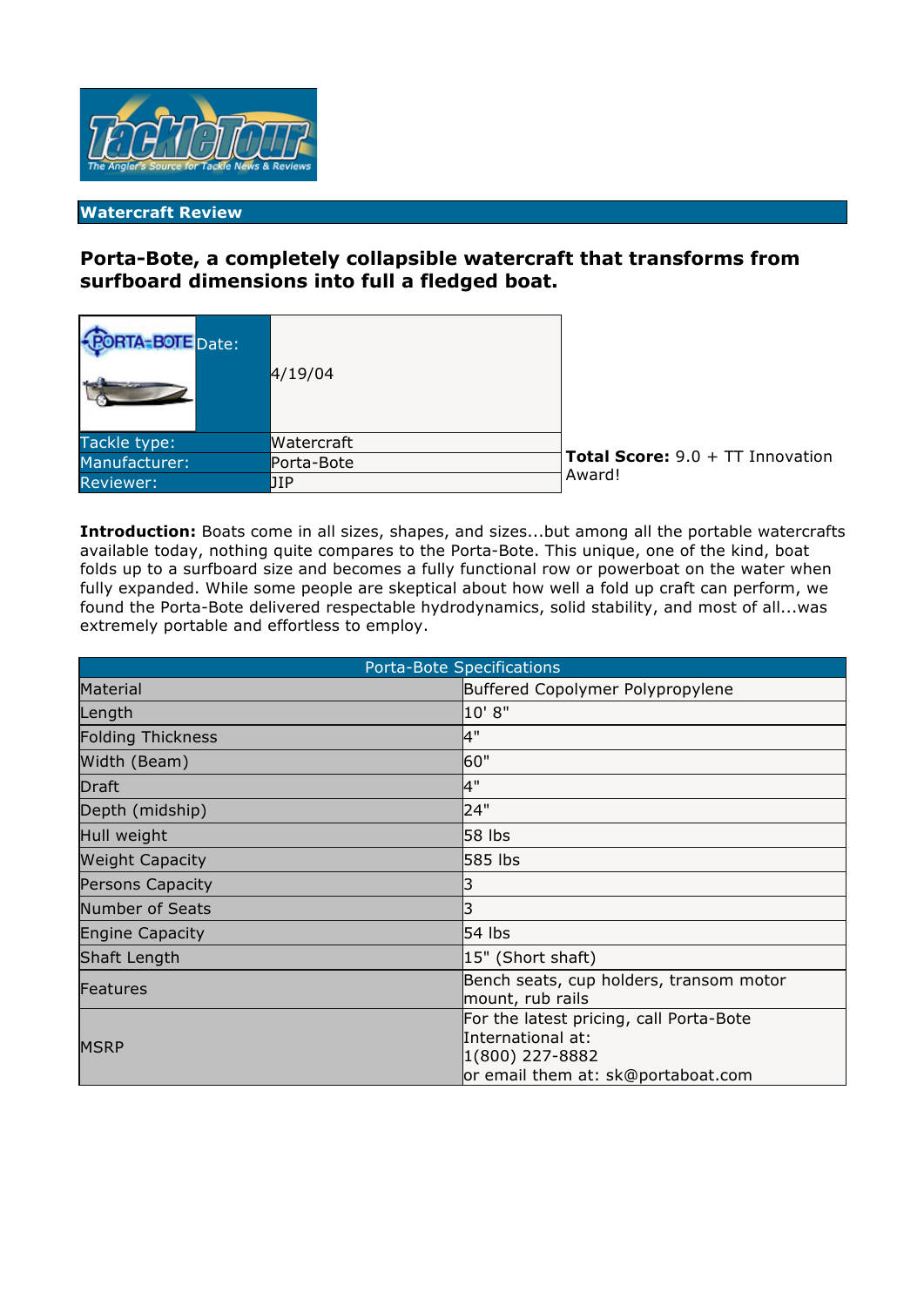

Introducing the Porta-Bote Genesis 10ft. model

**About Porta-Bote:** After a very successful career in the publishing field, Porta-Bote's CEO Sandy Kaye bought the rights of the folding boat design in 1973 and have driven the business by redesigning the boat to be more efficient, introducing new accessories, and much more. The Porta-Bote design was actually created in 1969 by Sandy's friend. The original concept was a good one, but unfortunately the first design didn't interest many outdoor enthusiasts. A little reengineering by the man himself, and the Porta-Bote had the right design and features to garner worldwide sales.



A deep entry V-hull provides good hydrodynamics in the water. The picture to the right shows the floor that's flexible and yet stable

**Impressions:** The first time I saw a Porta-Bote in person was during a trip to the Eastern Sierras. Trout fishing and testing gear in a remote lake where the dock held a series of aluminum rental boats and at the end of the line up was a Porta-Bote. I didn't get to see one folded up until I visited Porta-Bote and met the mastermind himself. Sandy showed me the boat as it was opened up, and right there he taught me how to disassemble it in a few quick minutes. Needless to say, I was quite eager to learn more about the design and whether this boat could fit the needs of anglers.

**The Design:** In 1969 the Porta-Bote was born. The portability concept was always there, but the overall hull design and shape was somewhat different. The "original" watercraft was a double ended boat, where there was no bow and stern, just two bows. In this design, the folding boat didn't have good stability as there was less surface area that supported the boat. Soon after Sandy took over the business, a redesign was put in place immediately. Sandy re-engineered the Porta-Bote as we see today, having a bow and a stern. The new innovative boat now has a wide beam for much stability, and it has the ability to mount an electric or gas powered motor, bringing the Porta-Bote to a whole new level in terms of application and of course the ability to fish from it.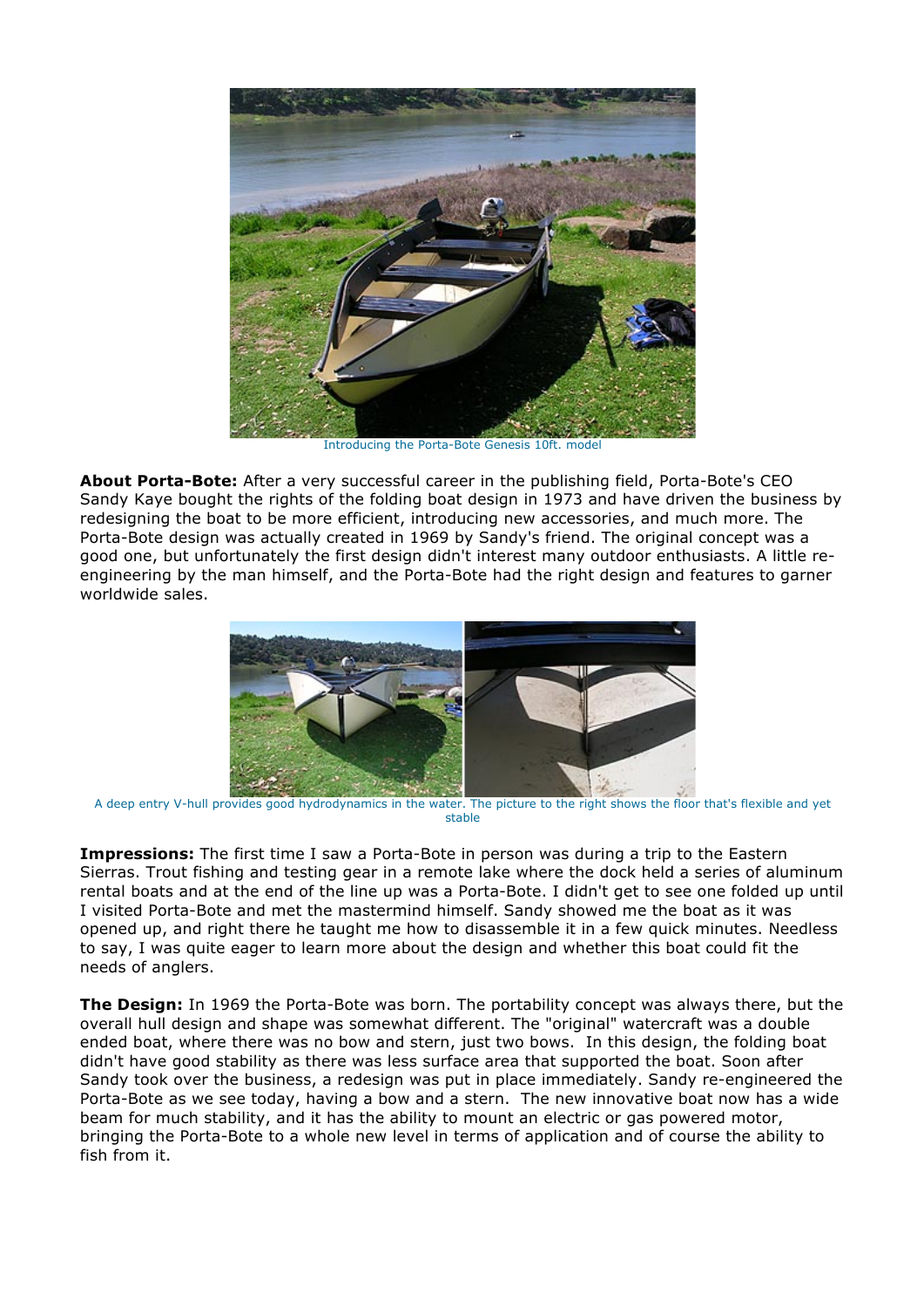

[Left] Bow trolling motor mount [Right] Bow cap for a more attractive appearance

A question that many of you might ask is how can a boat be folded not just once, but many times, still have seams strong enough to never leak. This exact information has remained a secret for a long time and will continue to be this way. What I do know is that this technique is used in the aerospace industry and that this technique involves the complex welding of the 4 pieces together via staple wires and appears to have some type of sealant material injected inbetween the panels. Whatever this exact welding method is, it does a magnificent job at holding the Porta-Bote together.

**Accessories:** The Porta-Botes are designed to fit the needs of many types of outdoorsmen by providing accessories per application. For anglers there are a few items that are worth mentioning such as the bow trolling motor mount, oars, sun top, and the dolly for easy transportation.



Setting up the Porta-Bote takes just a few minutes. Everything snaps into place then is secured either via cottle pins or nuts, bolts, and washers

| Complete Rig for Porta-Bote Tests |                           |  |
|-----------------------------------|---------------------------|--|
| Watercraft                        | Porta-Bote Genesis (10ft) |  |
| Outboard                          | Honda 2HP 4 stroke        |  |
| Number of Persons                 |                           |  |

**Real World Tests:** With its unique construction and ability to fold and unfold in minutes, we knew this would be an fantastic watercraft to take on local lakes and on trips to remote watering holes. The 10' Porta-Bote Genesis was taken to Anderson Reservoir where we hand launched it early in the morning before any fishermen were able to get onto the water via the standard launch facilities. The boat held Zander and I, a 27 pound Honda outboard, 1 gallon of spare fuel, Porta-Dolly, accessories, and a load of fishing tackle.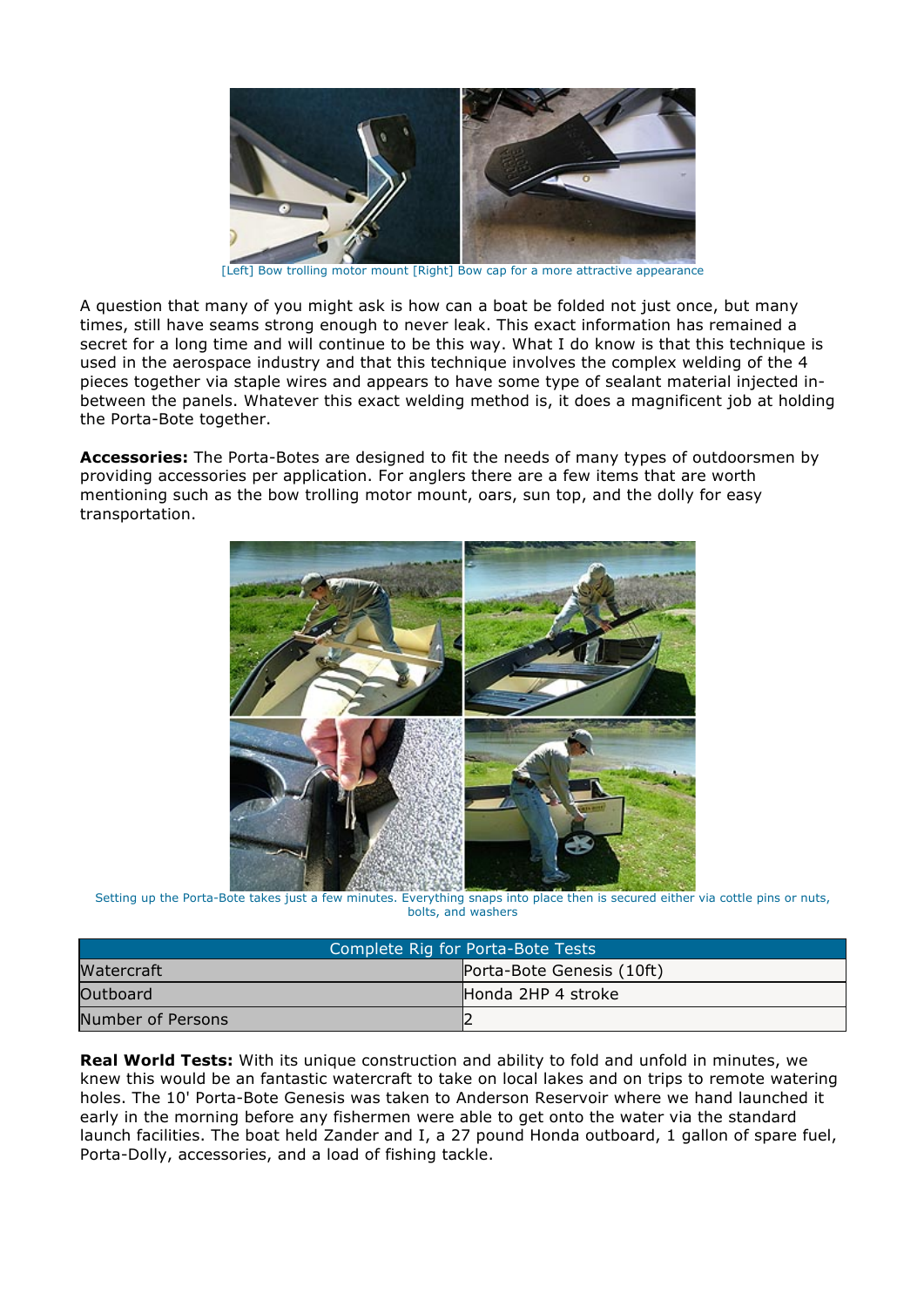

Powering across the lake is effortless as the boat planes quickly

**Maneuverability:** Although the 10' Porta-Bote is capable of holding a 5HP outboard, we used a 27lb outboard that produced 2HP which was plenty of power for use in medium sized lakes. When we fished from the Porta-Bote, moving around using both a gas motor and the oars was simple. The boat has a deep V entry hull at the bow that cuts through the water with ease. While we ran from point to point fishing, we made good timing and used minimal gas as the Porta-Bote planes fairly quickly, even with a 2HP motor. When we reached our destination we used the oars to go into stealth mode as we moved closer in to target sweet spots. When hitting shallow areas, the Porta-Bote only needs 4 inches of water to float, but we recommend the use of oars at this time rather than your outboard or trolling motor to prevent any damage it may cause to your motor shaft and propeller. Having this ability of moving about in shallow areas will get you to fishing spots others might not be able to reach in larger boats. Because the hull is somewhat flexible, it does take some energy to put the Porta-Bote in motion while motoring or rowing. When using the outboard or oars, our results showed that the flex is so minimal that it's not a real concern.



Stability is excellent and allows anglers to stand up and fish

**Stability:** The stability of the Porta-Bote Genesis is actually quite impressive on the water. Even with the Flexi-hull, both Zander and I were able to stand up and fish at the same time, but do so with caution and always wear your lifejacket. Because only the bow section has a deep V, the rest of the boat is fairly flat with a beam of 5 feet across. The wide beam gives the watercraft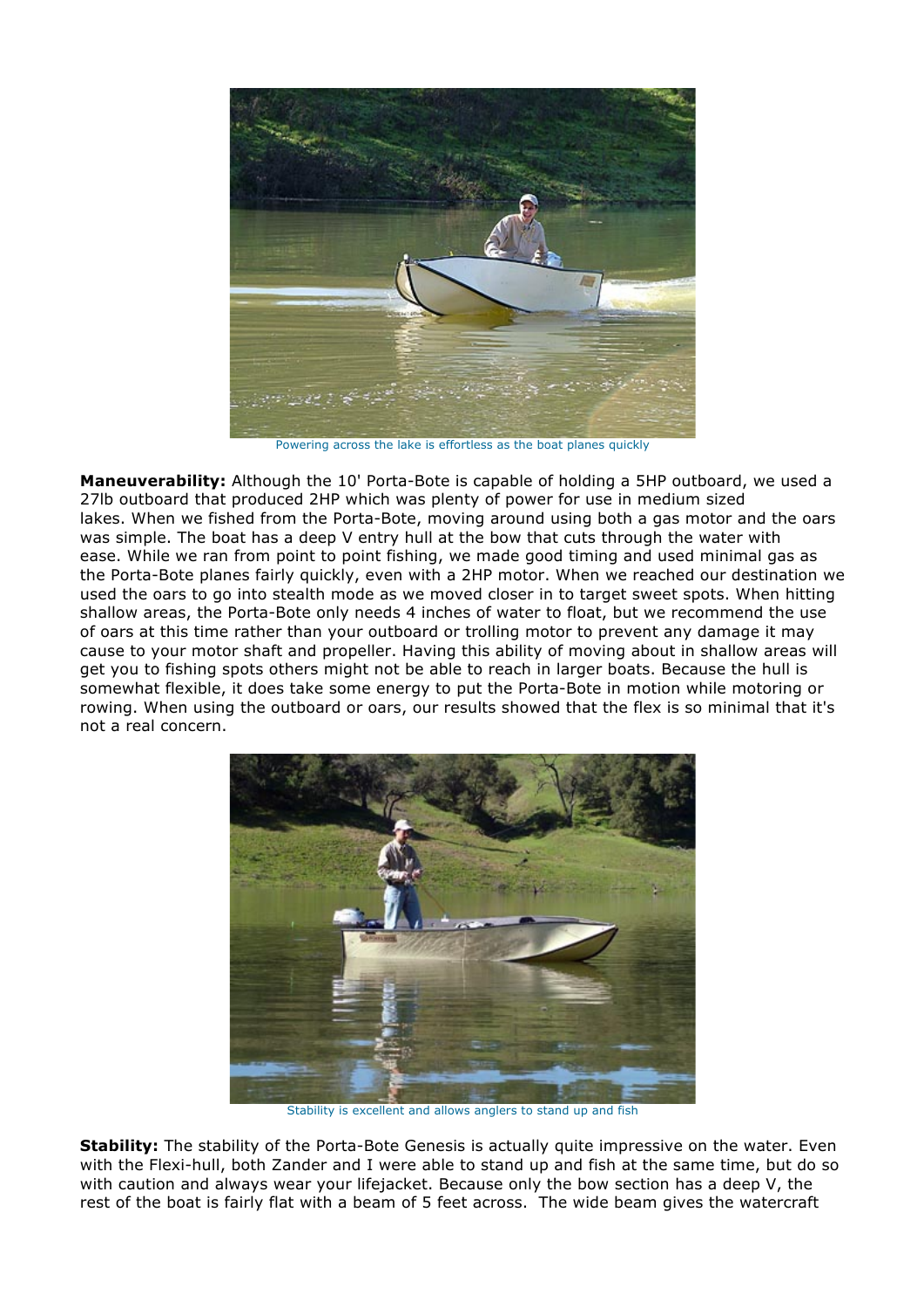much more surface area to float on and provides the stability that I welcome especially when standing up and tossing lures.

Standing at the bow while on the water isn't an option with the Porta-Bote due to its design, and when landing, be careful because if you step in the bow section, the body weight will cause the boat to lean towards one side due to the deep V hull entry.



[Top left] The oar mounts are built onto the side of the boat. [Top right] The cup holders on the seat provides a solid place to put your beverage. [Bottom left] The top portion of the Porta-Dolly hooks easily onto the boat. [Bottom right] A solid plastic transom provides a strong place to mount the motor

Because the hull is constructed out of a copolymer Polypropylene, it takes impact from waves and wakes from other boaters very well. The Flexi-hull absorbs the impact softy, minimizing any roll or instability you might feel such as in an aluminum boat. The design results in an easier and comfortable ride, no pounding waves like a stiff hull, and the feel of stability as you move about the water.

**Safety:** How safe is the Porta-Bote? Virtually unsinkable, explains Sandy Kaye, CEO of Porta-Bote. The Porta-Bote has been designed to stay afloat and leveled even when filled with water. Polypropylene alone is already buoyant, and with the addition of the inner-side foam material and hollow seats plus transom allows even greater floatation. For anglers who don't like to fish on inflatables fearing they will get a hook in it, well, the Porta-Bote will not have this problem. In addition to the boat being unsinkable, its stability is good and while we fished standing up, we felt completely safe in both calm and open waters.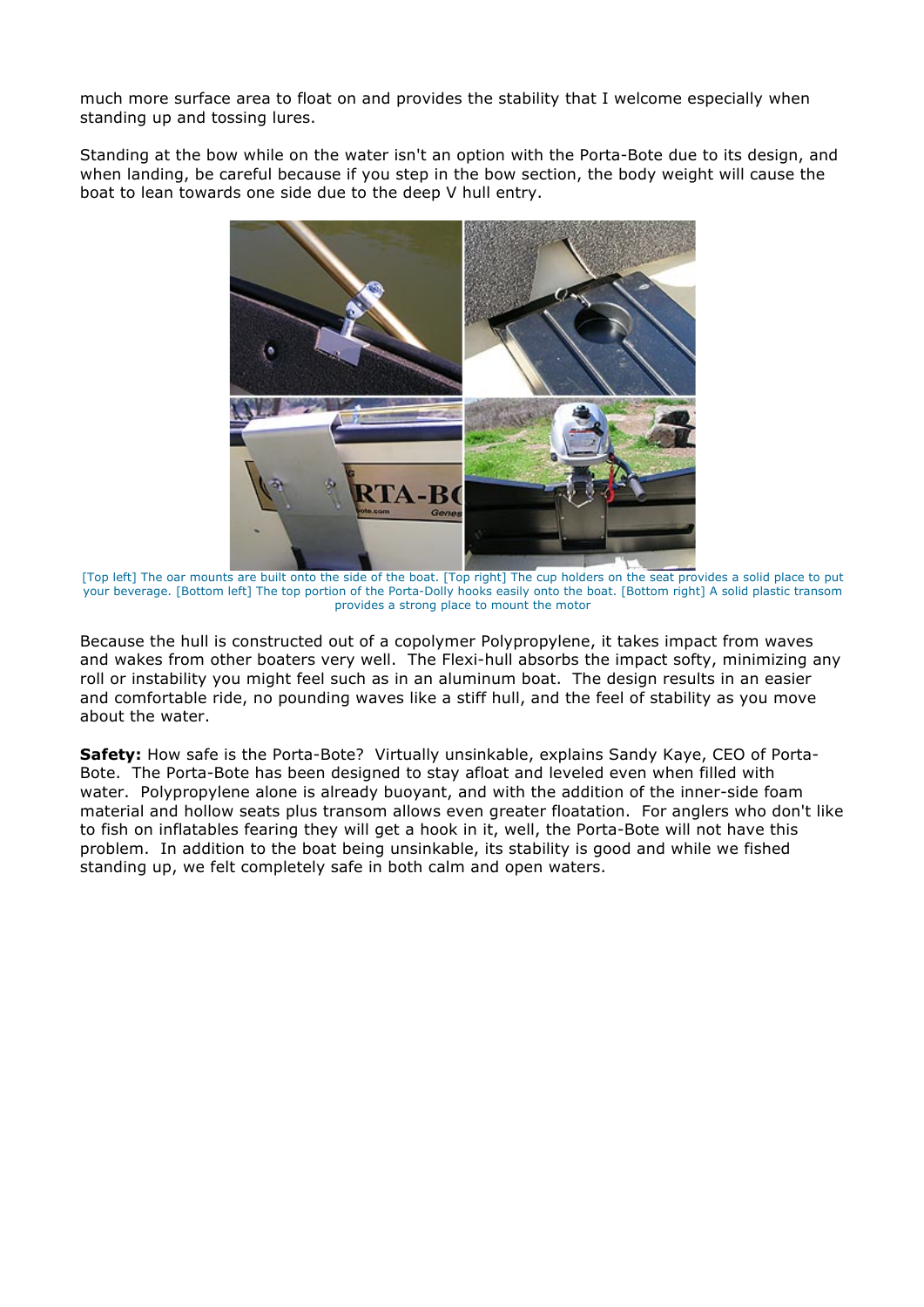

Porta-Bote's CEO Sandy Kaye pounds on the side of the boat to show how durable it is

**Durability:** Before I explain how durable our Porta-Bote test unit is, I would like to share with you what applications the hull material Polypropylene is used for in today's products. Many of you see and touch this type of material daily. This thermoplastic is used to make car bumpers, fibers for carpeting, housewares, refrigerator parts, bottle caps, bottles, medical products, fishing tackle boxes, and much more. Because a buffered Copolymer Polypropylene is highly resistant to extreme temperatures and chemical harm, has excellent moisture barrier properties, and good fatigue resistance, it is the perfect material in which to compose the Porta-Bote.

Now that we know more about the hull material, let's see how it did during our on the water tests. The Porta-Bote's hull, only 1/4" thick, and took on zero damage as we stepped on it from both interior and exterior, landed it on various rough surfaces, and during transport on top of an SUV. To further prove its durability, Sandy Kaye smacked the unit with a hammer right in front of my eyes, where the hammer bounced off and not even a scratched was noticeable on the side of the boat. With a hull like this, you won't have to worry about dropping lures inside the boat nor having any problems when the lure runs up the side of the Porta-Bote.

Because Polypropylene are subjected to degradation when exposed to certain conditions of UV radiation, the Porta-Bote is completely covered with a ultraviolet inhibitor to prevent any damage from the sun's harmful rays. To further add protection to the Porta-Bote Genesis, each edge is fitted with a rub rail that will take the brunt of the damage especially when landing.

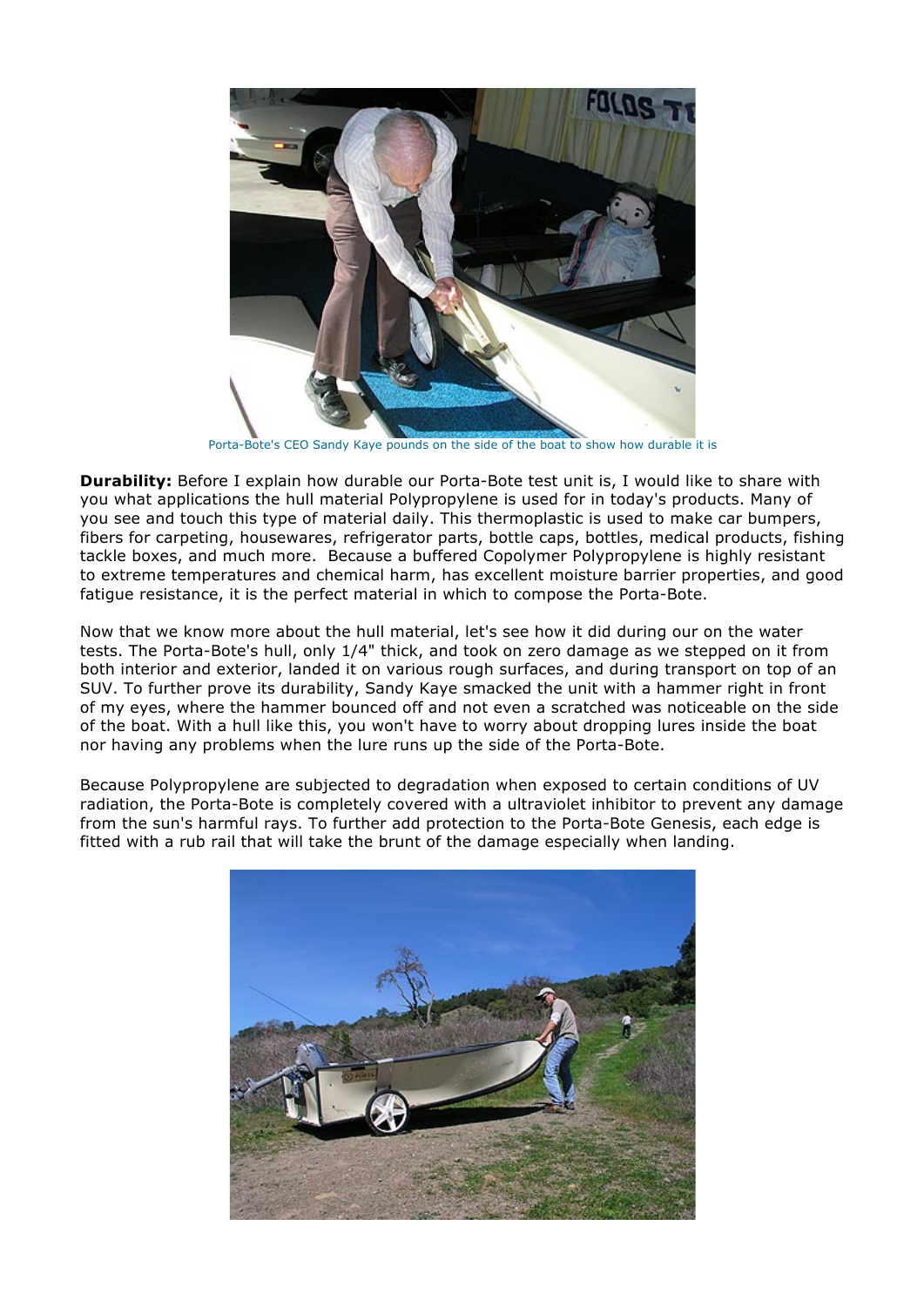#### With the Porta-Dolly, anglers can transport all their gear in one trip

**Portability:** This watercraft wasn't named Porta-Bote for nothing. The boat is extremely portable and very easy to store. The Porta-Bote Genesis can be folded down to a surfboard size of only 4 inches thick! When folded the Porta-Bote 10' model can fit on top of sedans, trucks, SUV's, jeeps, RV's, planes, and other boats. We transported the test unit on the roof racks of a 4Runner, tied on with ropes, and we were off in minutes to our fishing location. The boat and the hollow seats are also light enough for one person to haul around, either loading, storing, or bringing it down to the launch area. Speaking of launching, one can purchase the Porta-Dolly that hooks onto the side of the boat, and in seconds you are wheeling your way to and from the water with all your fishing tackle and motor in one trip.



The Porta-Boat is king when you consider portability. It folds down to only 4 inches thick and is light enough for one person to handle

**Comfort:** The Porta-Bote is pretty much a shell made of Polypropylene. Since the hull gives some flex, standing up on it will not cause much fatigue because it's almost like standing on a spring as the floor of the boat will absorb any shock, making it especially easy on the knees. The only addition we would like to see are padded seats. Right now the seats are molded out of hard plastic and sitting down on them all day can be tiring. Some people actually modify their rig by adding a captain style chairs with a backrest which provides much better ergonomics while seated.